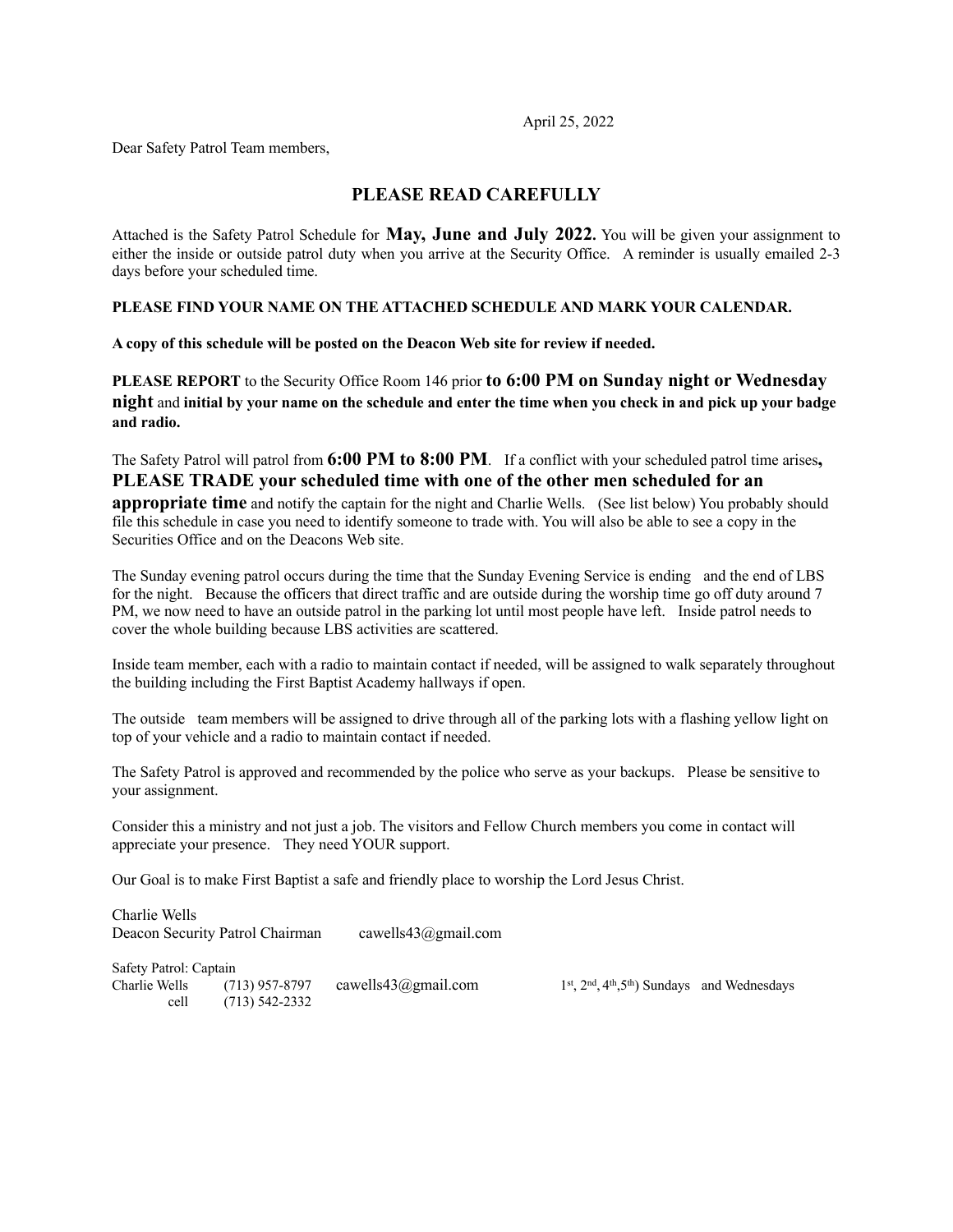# **2022 2nd Quarter Safety Patrol Schedule** 1

| <b>MONTH</b> | <b>NAME</b>             |   | <b>DAY</b>               | <b>DATE</b> | <b>INTIALS</b> | <b>TIME IN</b> | <b>TIME OUT</b> |
|--------------|-------------------------|---|--------------------------|-------------|----------------|----------------|-----------------|
| May          | Charlie Wells           |   | $C$ Sunday               | 2022-05-01  |                |                |                 |
|              | <b>Brad Buehler</b>     |   | Sunday                   | 2022-05-01  |                |                |                 |
|              | <b>LARRY BURNS</b>      |   | Sunday                   | 2022-05-01  |                |                |                 |
|              | Lynn Cain               |   | Sunday                   | 2022-05-01  |                |                |                 |
|              | <b>Terry Cline</b>      |   | Sunday                   | 2022-05-01  |                |                |                 |
|              | Charlie Wells           |   | $C$ Wednesday 2022-05-04 |             |                |                |                 |
|              | Mike Castro             |   | Wednesday 2022-05-04     |             |                |                |                 |
|              | Corey Chen              |   | Wednesday 2022-05-04     |             |                |                |                 |
|              | <b>Tim Dykes</b>        |   | Wednesday 2022-05-04     |             |                |                |                 |
|              | John Evans              |   | Wednesday 2022-05-04     |             |                |                |                 |
|              | <b>Charlie Wells</b>    |   | $C$ Sunday               | 2022-05-08  |                |                |                 |
|              | <b>Tyson Gaspard</b>    |   | Sunday                   | 2022-05-08  |                |                |                 |
|              | David Gober             |   | Sunday                   | 2022-05-08  |                |                |                 |
|              | James Greer             |   | Sunday                   | 2022-05-08  |                |                |                 |
|              | Rob Grooms              |   | Sunday                   | 2022-05-08  |                |                |                 |
|              | <b>Charlie Wells</b>    |   | C Wednesday              | 2022-05-11  |                |                |                 |
|              | <b>Ronald Guidry</b>    |   | Wednesday 2022-05-11     |             |                |                |                 |
|              | Marc Kohler             |   | Wednesday 2022-05-11     |             |                |                |                 |
|              | <b>Troy Hollister</b>   |   | Wednesday 2022-05-11     |             |                |                |                 |
|              | <b>Bob Jackson</b>      |   | Wednesday 2022-05-11     |             |                |                |                 |
|              | <b>Charlie Wells</b>    |   | $C$ Sunday               | 2022-05-15  |                |                |                 |
|              | Johnny Harper           |   | Sunday                   | 2022-05-15  |                |                |                 |
|              | Khai Huynh              |   | Sunday                   | 2022-05-15  |                |                |                 |
|              | Jerry Ivie              |   | Sunday                   | 2022-05-15  |                |                |                 |
|              | Keith Jacobson          |   | Sunday                   | 2022-05-15  |                |                |                 |
|              | <b>Charlie Wells</b>    |   | $C$ Wednesday 2022-05-18 |             |                |                |                 |
|              | Ken Kapp                |   | Wednesday 2022-05-15     |             |                |                |                 |
|              | Mike Jones              |   | Wednesday 2022-05-15     |             |                |                |                 |
|              | Jerry Kovaly            |   | Wednesday 2022-05-15     |             |                |                |                 |
|              | Mark Palmer             |   | Wednesday 2022-05-15     |             |                |                |                 |
|              | <b>Troy Hammerstrom</b> |   | $C$ Sunday               | 2022-05-22  |                |                |                 |
|              | Rob Jensen              |   | Sunday                   | 2022-05-22  |                |                |                 |
|              | Jack Kirk               |   | Sunday                   | 2022-05-22  |                |                |                 |
|              | Waymon Koonce           |   | Sunday                   | 2022-05-22  |                |                |                 |
|              | Obie Langford           |   | Sunday                   | 2022-05-22  |                |                |                 |
|              | Charlie Wells           | C | Wednesday 2022-05-25     |             |                |                |                 |
|              | Alex Leung              |   | Wednesday 2022-05-25     |             |                |                |                 |
|              | Joe McClintock          |   | Wednesday 2022-05-25     |             |                |                |                 |
|              | Ryan McPhetridge        |   | Wednesday 2022-05-25     |             |                |                |                 |
|              | <b>Billy Miller</b>     |   | Wednesday                | 2022-05-25  |                |                |                 |
|              | Charlie Wells           |   | $C$ Sunday               | 2022-05-29  |                |                |                 |
|              | Lester O'Neal           |   | Sunday                   | 2022-05-29  |                |                |                 |
|              | Lang Motes              |   | Sunday                   | 2022-05-29  |                |                |                 |
|              | Dave Patterson          |   | Sunday                   | 2022-05-29  |                |                |                 |
|              | Jay Paxton              |   | Sunday                   | 2022-05-29  |                |                |                 |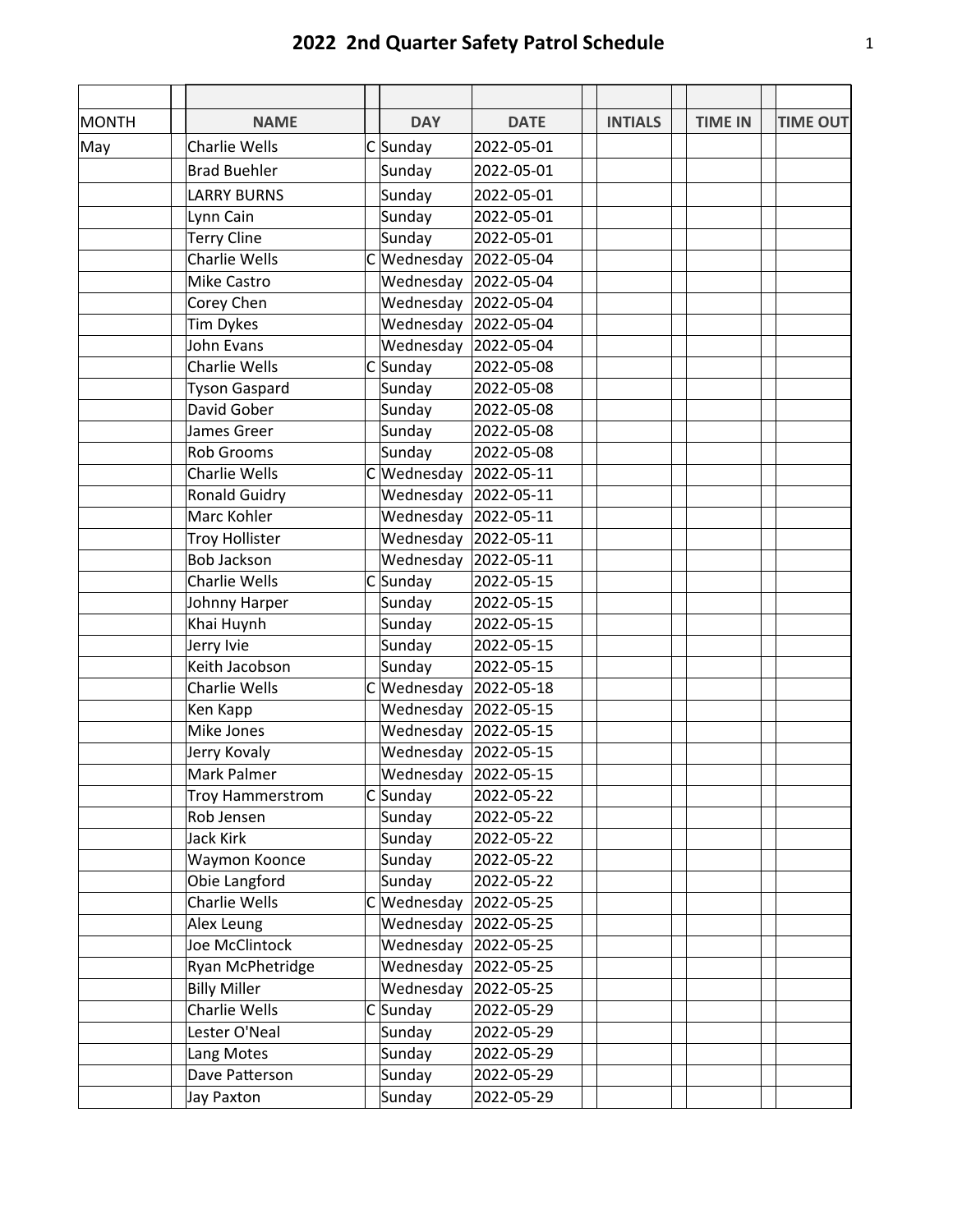# **2022 2nd Quarter Safety Patrol Schedule** 2

| <b>MONTH</b> | <b>NAME</b>             | <b>DAY</b>               | <b>DATE</b> | <b>INTIALS</b> | <b>TIME IN</b> | <b>TIME OUT</b> |
|--------------|-------------------------|--------------------------|-------------|----------------|----------------|-----------------|
| June         | <b>Charlie Wells</b>    | C Wednesday              | 2022-06-01  |                |                |                 |
|              | Mark Palmer             | Wednesday                | 2022-06-01  |                |                |                 |
|              | Jeremy Pearce           | Wednesday                | 2022-06-01  |                |                |                 |
|              | <b>Kenneth Pearce</b>   | Wednesday 2022-06-01     |             |                |                |                 |
|              | Jeff Pennington         | Wednesday 2022-06-01     |             |                |                |                 |
|              | <b>Charlie Wells</b>    | $C$ Sunday               | 2022-06-05  |                |                |                 |
|              | Dwain Person            | Sunday                   | 2022-06-05  |                |                |                 |
|              | Joe Phan                | Sunday                   | 2022-06-05  |                |                |                 |
|              | <b>Frank Pierce</b>     | Sunday                   | 2022-06-05  |                |                |                 |
|              | Ron P'Pool              | Sunday                   | 2022-06-05  |                |                |                 |
|              | Charlie Wells           | $C$ Wednesday            | 2022-06-08  |                |                |                 |
|              | <b>Rett Rabe</b>        | Wednesday 2022-06-08     |             |                |                |                 |
|              | <b>Bill Rademacher</b>  | Wednesday                | 2022-06-08  |                |                |                 |
|              | <b>Bob Redweik</b>      | Wednesday 2022-06-08     |             |                |                |                 |
|              | Rodger Reynolds         | Wednesday 2022-06-08     |             |                |                |                 |
|              | <b>Charlie Wells</b>    | $C$ Sunday               | 2022-06-12  |                |                |                 |
|              | David Risinger          | Sunday                   | 2022-06-12  |                |                |                 |
|              | Joe Rogers              | Sunday                   | 2022-06-12  |                |                |                 |
|              | Rick Rojano             | Sunday                   | 2022-06-12  |                |                |                 |
|              | Robbie Schilhab         | Sunday                   | 2022-06-12  |                |                |                 |
|              | <b>Charlie Wells</b>    | C Wednesday              | 2022-06-15  |                |                |                 |
|              | <b>Paul Sanders</b>     | Wednesday 2022-06-15     |             |                |                |                 |
|              | <b>Tom Scurlock</b>     | Wednesday                | 2022-06-15  |                |                |                 |
|              | Robert Simpson          | Wednesday 2022-06-15     |             |                |                |                 |
|              | Mike Skinner            | Wednesday                | 2022-06-15  |                |                |                 |
|              | <b>Charlie Wells</b>    | $C$ Sunday               | 2022-06-19  |                |                |                 |
|              | <b>Topher Smith</b>     | Sunday                   | 2022-06-19  |                |                |                 |
|              | Robert Sproule          | Sunday                   | 2022-06-19  |                |                |                 |
|              | <b>Blaine Streeter</b>  | Sunday                   | 2022-06-19  |                |                |                 |
|              | David Taylor            | Sunday                   | 2022-06-19  |                |                |                 |
|              | Charlie Wells           | $C$ Wednesday 2022-06-22 |             |                |                |                 |
|              | <b>Bob Stewart</b>      | Wednesday 2022-06-22     |             |                |                |                 |
|              | Cliff Stockstill        | Wednesday 2022-06-22     |             |                |                |                 |
|              | <b>Russell Williams</b> | Wednesday 2022-06-22     |             |                |                |                 |
|              | Scott Young             | Wednesday 2022-06-22     |             |                |                |                 |
|              | Charlie Wells           | $C$ Sunday               | 2022-06-26  |                |                |                 |
|              | Don Wendland            | Sunday                   | 2022-06-26  |                |                |                 |
|              | Manuel Adame            | Sunday                   | 2022-06-26  |                |                |                 |
|              | DEWAYNE ASHDOWN         | Sunday                   | 2022-06-26  |                |                |                 |
|              | <b>Hunter Barrow</b>    | Sunday                   | 2022-06-26  |                |                |                 |
|              | Charlie Wells           | C Wednesday              | 2022-06-29  |                |                |                 |
|              | Mike Castro             | Wednesday 2022-06-29     |             |                |                |                 |
|              | Corey Chen              | Wednesday                | 2022-06-29  |                |                |                 |
|              | Victor Bazaldua         | Wednesday 2022-06-29     |             |                |                |                 |
|              | Craig Bloodworth        | Wednesday                | 2022-06-29  |                |                |                 |